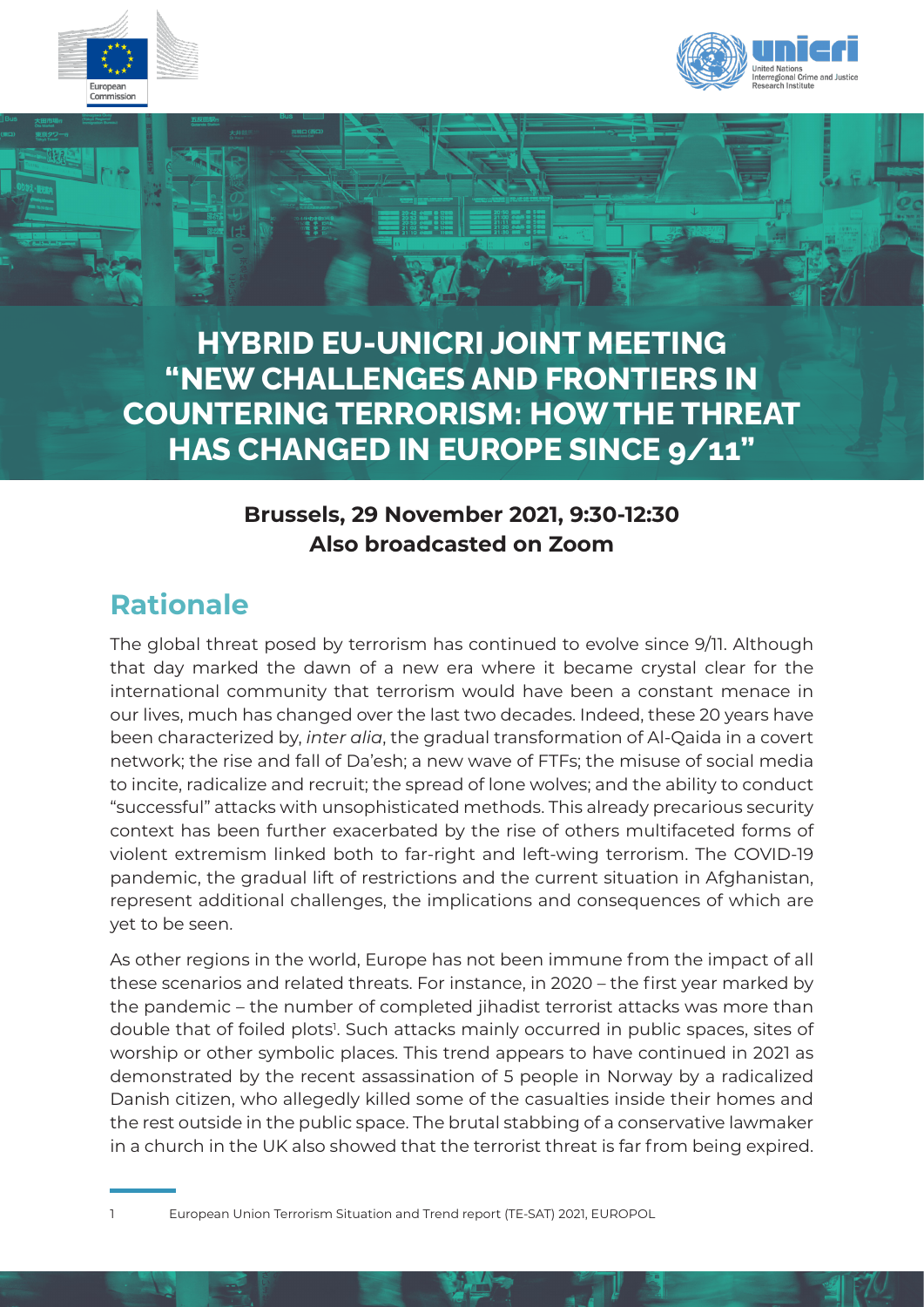



Although both cases are still under investigation and law enforcement agencies are yet to determine whether such acts were the consequences of mental disease or terrorism, chances are that easily-mounted attacks in symbolic places will remain the core targets of ISIL/Al-Qaida inspired terrorism in Europe.

Following concerns raised by some Member States, UNICRI launched in April 2021 a research initiative aimed at exploring, assessing and understanding the potential interplay between regular and irregular movements of people and the threat stemming from ISIL and Al-Qaida inspired terrorism in Europe, including the risk posed by returning and/or relocating Foreign Terrorist Fighters. Although not new, the issue has gained new momentum particularly in the aftermath of the spate of attacks occurred throughout 2020. In fact, these events have raised the attention of security services and law enforcement vis-à-vis individuals crossing external borders, either regularly and irregularly, which might pose a threat to national security. They have also contributed to the spread of racially and ethnically motivated terrorism and the rise of movements which continue to fuel social tensions and backlash against diaspora and migrant communities to reinforce their narrative of hatred.

Even though the pandemic and the relative restrictions on travel had an impact on the incoming fluxes, as measures are being gradually lifted, new people are expected to reach European external borders, regularly and irregularly. Figures of the first half of 2021 already confirm this trend: compared to 2020, there was a 70% increase of illegal crossing of EU external borders, most of which through the Central Mediterranean route exploited by migrant smugglers from Libya and Tunisia2. Crossings through the Central Mediterranean Sea have increased of almost 160% from last year. Moreover, there is the risk of a new wave of asylum seekers from Afghanistan via the Eastern Mediterranean route. Lastly, the recent development in North-East Europe with groups of migrants being pushed through the Lithuanian and Polish borders, not only revealed the opening of a new, previously unexplored, migrant route but casted also light on the use of migration as a tool for political pressure by state actors against the EU.

As a first step, on 21 and 22 April, UNICRI and the Office of the EU Counter-Terrorism Coordinator held a joint, 2-day expert level meeting which provided the opportunity to take stock of the recent evolution and potentially emerging trends of ISIL and Al-Qaida inspired terrorism in Europe; to analyse the newly adopted EU Security Union Strategy and the four-pillar Counter-terrorism Agenda; and to discuss challenges facing Member States in preventing and countering terrorism and violent extremism.

2021 marks important milestones in the CT context, including the 20th anniversary of 9/11; of Security Council resolution 1373; and the recent adoption of the 7th Review of the UN Counter-Terrorism Strategy. These landmarks coupled with emerging threats in terms of security and their impact at international and regional level represent the opportunity to reflect upon traditional and new challenges, including those pertaining to advancements in technology, and ways to tackle them.

<sup>2</sup> Frontex, Situation at EU borders in June – detections rise in Central Med, News 13 July 2021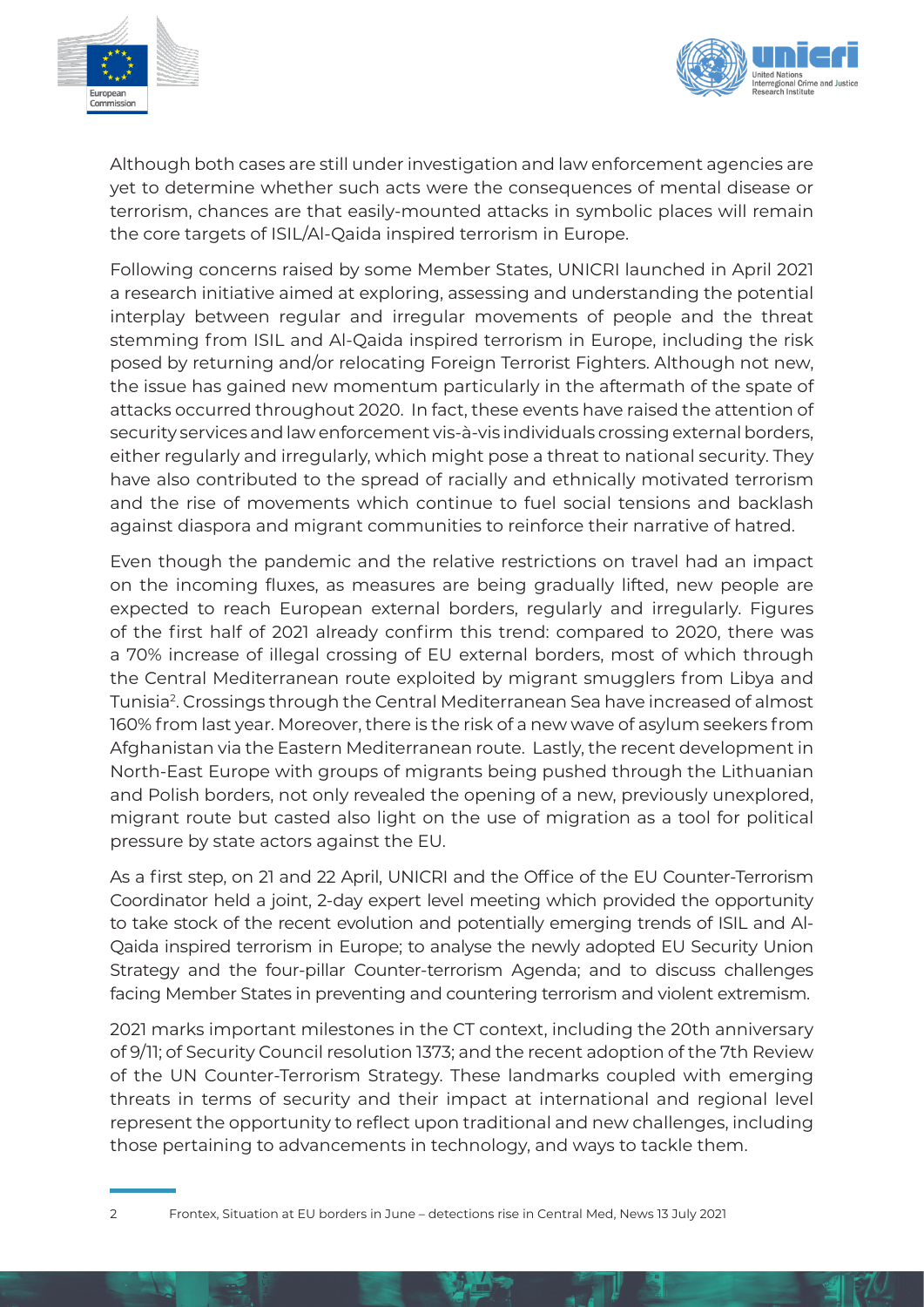



# **Objectives**

The meeting seeks to take stock of how the terrorist threat in Europe has changed over the last 20 years and to what extent the EU counter-terrorism agenda and other supporting activities have impacted or influenced national prevention responses. It also provides the opportunity to reflect upon recent developments in the international security context and, notably, the crisis in Afghanistan, and to determine what kind of consequences and implications they may have for European countries. In addition, the event will constitute the platform to officially launch UNICRI's report on "Assessing the potential interplay between movements of people and the evolution of the threat stemming from ISIL and Al-Qaida inspired terrorism in Europe"; to present its main findings, conclusions and recommendations; and to outline a potential way forward, i.e. those programmatic interventions needed to tackle priority gaps and loopholes identified in the analysis.

Within this framework, the United Nations Interregional Crime and Justice Research Institute (UNICRI), with the support of the Directorate General for Home Affairs and Migration, will hold a joint hybrid meeting where distinguished experts from the UN, EU, academia and selected think thanks will provide an overview/update on:

- $\blacktriangleright$  The evolution of the terrorist threat in Europe over the last 20 years;
- $\blacktriangleright$  New trends in counter-terrorism;
- $\triangleright$  Global conflicts and, notably, the crisis in Afghanistan, with their implications for Europe;
- ▶ The findings and recommendations of UNICRI's report on the impact of regular and irregular movements of people on the threat stemming from ISIL/Al-Qaida inspired terrorism;
- ► Initiatives (including research and programmatic activities) undertaken by UNICRI, the EU and other entities to successful address the identified priority challenges and emerging vulnerabilities.

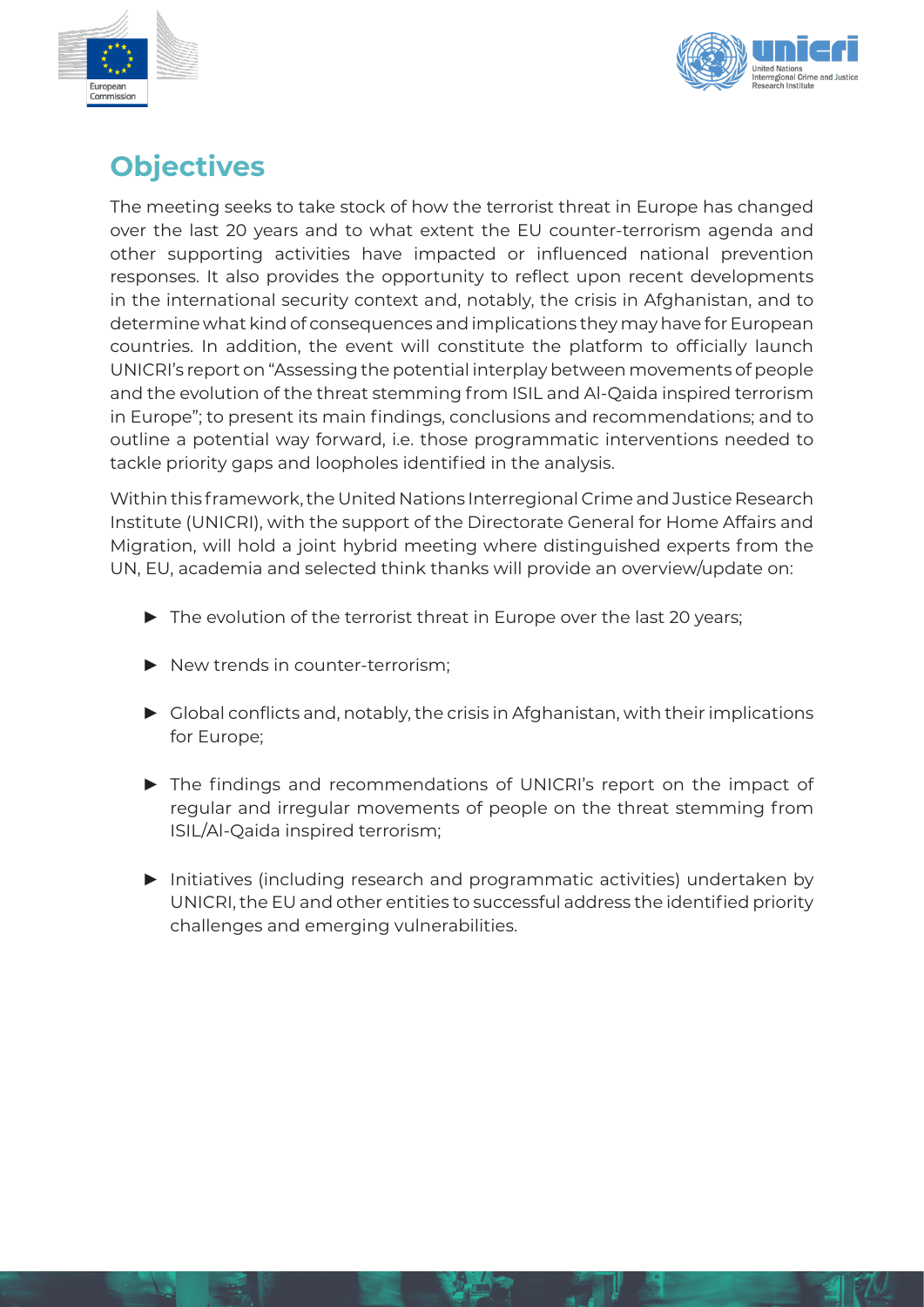# Hybrid EU-UNICRI Joint Meeting "New challenges and frontiers in countering terrorism: how the threat has changed in Europe since 9/11"

#### **Brussels, 29 November 2021, 9:30-12:30 Also broadcasted on Zoom**

## **09:30-09:35 Opening remarks (video)**

**Ms. Emanuela Claudia Del Re,** EU Special Representative for the Sahel

## **09:35-09:55 Keynote speeches**

**Ms. Antonia De Meo,** Director, United Nations Interregional Crime and Justice Research Institute (UNICRI)

**Mr. Olivier Onidi,** Deputy Director-General, in charge of Schengen & Internal Security; European Commission Counter-Terrorism Coordinator, DG HOME

# **09:55-10:30 Session I:**

**Looking back and tacking stock of the present: how the threat posed by terrorism and violent extremism has changed in Europe over the last 20 years and implications of ongoing conflicts/crisis for the European security context** 

*Experts will highlight, in particular, the following issues: overview of traditional and emerging threats pertaining to ISIL and Al-Qaida inspired terrorism; rise of forms of violent extremism linked to far-right and left-wing terrorism; how ongoing conflicts/ crisis, (including the situation in Afghanistan) outside the EU might affect internal security*

**Moderator: Mr. Gilles de Kerchove**, former EU Counter-Terrorism Coordinator

**Speakers: Mr. Thomas Renard**, Director, International Centre for Counter-Terrorism (ICCT)

**Specialist,** European Counter-Terrorism Centre, EUROPOL (virtual)

**Ms. Christiane Hoehn,** Main Adviser to the EU Counter-Terrorism Coordinator

# **10:30-10:45 Coffee break**